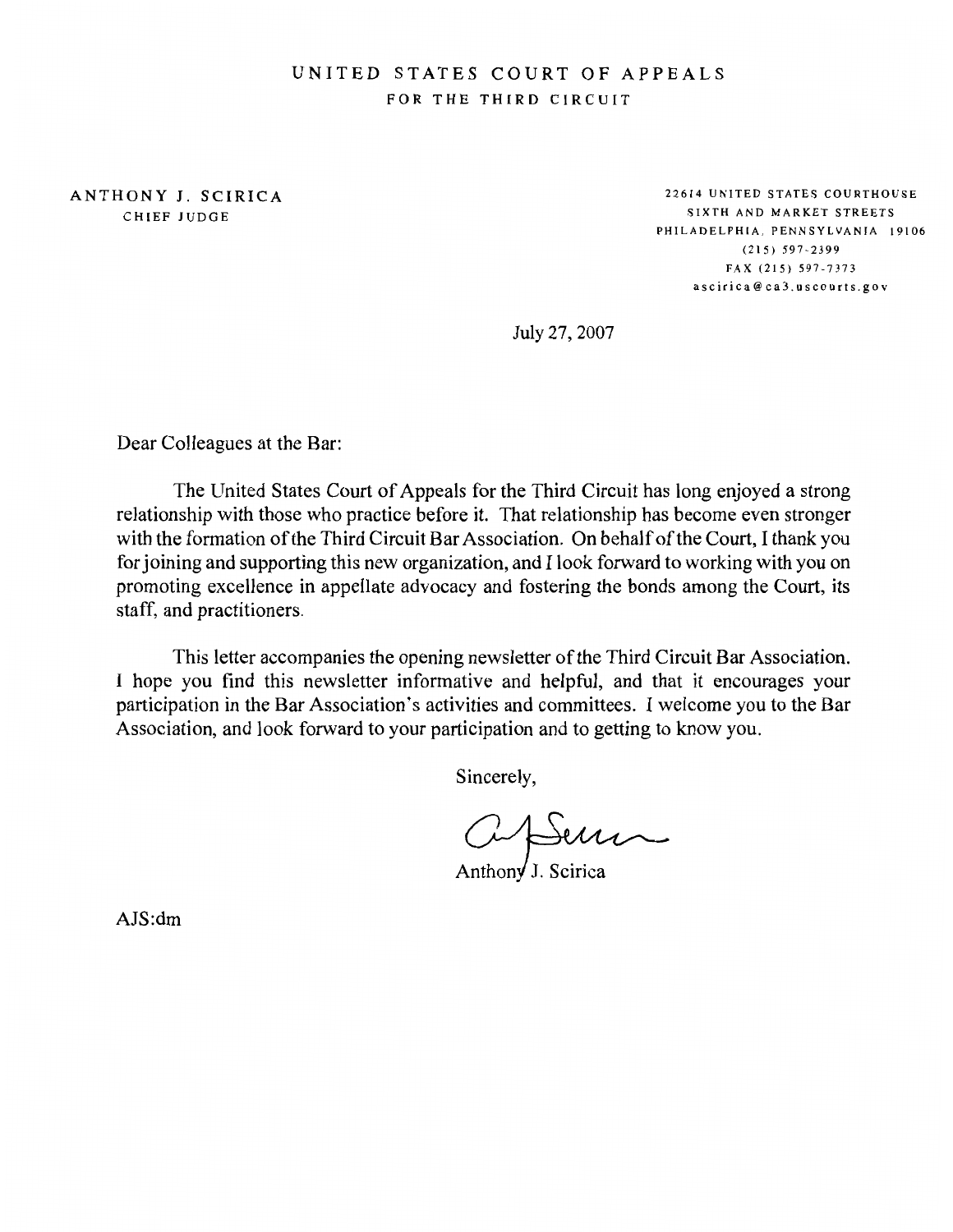

**July 2007 Volume I, Number 1**

## **IN THIS ISSUE**

- From the President's Desk-page 1
- Founding Members/Founding Firms -page 2 and 3
- · News & Notes--page 3
- Third Circuit Bar Association co-sponsors CLE programs--page 4
- Upcoming Conference Sponsored by Appellate Judge Education Institute-page 4

FOR MORE INFORMATION ABOUT THE THIRD CIRCUIT BAR ASSOCIA-TION, PLEASE CONTACT US AT: 3cba@thirdcircuitbar.org OR VISIT US AT: www.thirdcircuitbar.org. APPLICATION FORMS FOR THE BAR ASSOCIATION CAN BE FOUND AT: www.ca3.uscourts.gov.

# **On Appeal from the president's desk by: Nancy Winkelman, Esq.**

It is with great pride that I welcome each of you to the newly-formed Bar Association of the Third Federal Circuit. I am honored to have the opportunity to serve as your first President and to work with the esteemed and accomplished members of the Board of Governors, who join me in welcoming you to the Bar Association. (See page 4 of this newsletter for a listing of the Bar Association's Board of Governors.)

I am thrilled to report that, as of the date of this newsletter, we have over 500 members, including 85 Founding Members and 15 Founding Firms Members. (See pages 2 and 3 of this newsletter for a listing of the Founding Members and Founding Firm Members.) We are most appreciative of our Founding Members and Founding Firm Members. Your support has enabled us to get off the ground. We had sensed that a circuit-wide bar association would fill an important niche in the Third Circuit—your response has more than confirmed that!

As you are aware, the Third Circuit Bar Association is modeled after circuit-wide bar associations in other circuits. Similar to the bar associations of other circuits, our Mission Statement has as its goals:

- 1. To improve and facilitate the administration of justice in the federal courts within the geographic area of the United States Court of Appeals for the Third Circuit.
- 2. To raise the standards of proficiency and integrity in federal practice by promoting excellence in federal practice and encouraging respectful, cordial relations between the bench and bar.
- 3. To work with the trial and appellate courts within the geographic area of the Court of Appeals for the Third Circuit to develop and implement effective, efficient, and uniform rules of practice and procedure relating to the appellate process.
- 4. To assist the Court of Appeals for the Third Circuit in the holding of the Third Circuit Judicial Conference and in any other ways, as may be requested.

Let me take the remainder of this column to inform you of some of the activities of and plans for the Bar Association and to invite your participation and involvement.

## Coordination with the Third Circuit Court of Appeals

The Board of Governors has met with the Chief Judge of the Court of Appeals (Chief Judge Scirica), our liaison judges (Judge Ambro, Judge Fisher, and Judge Sloviter), the Circuit Executive (Toby Slawsky), and the Clerk of the Court (Marcia Waldron). We have begun an important dialogue on how we can best partner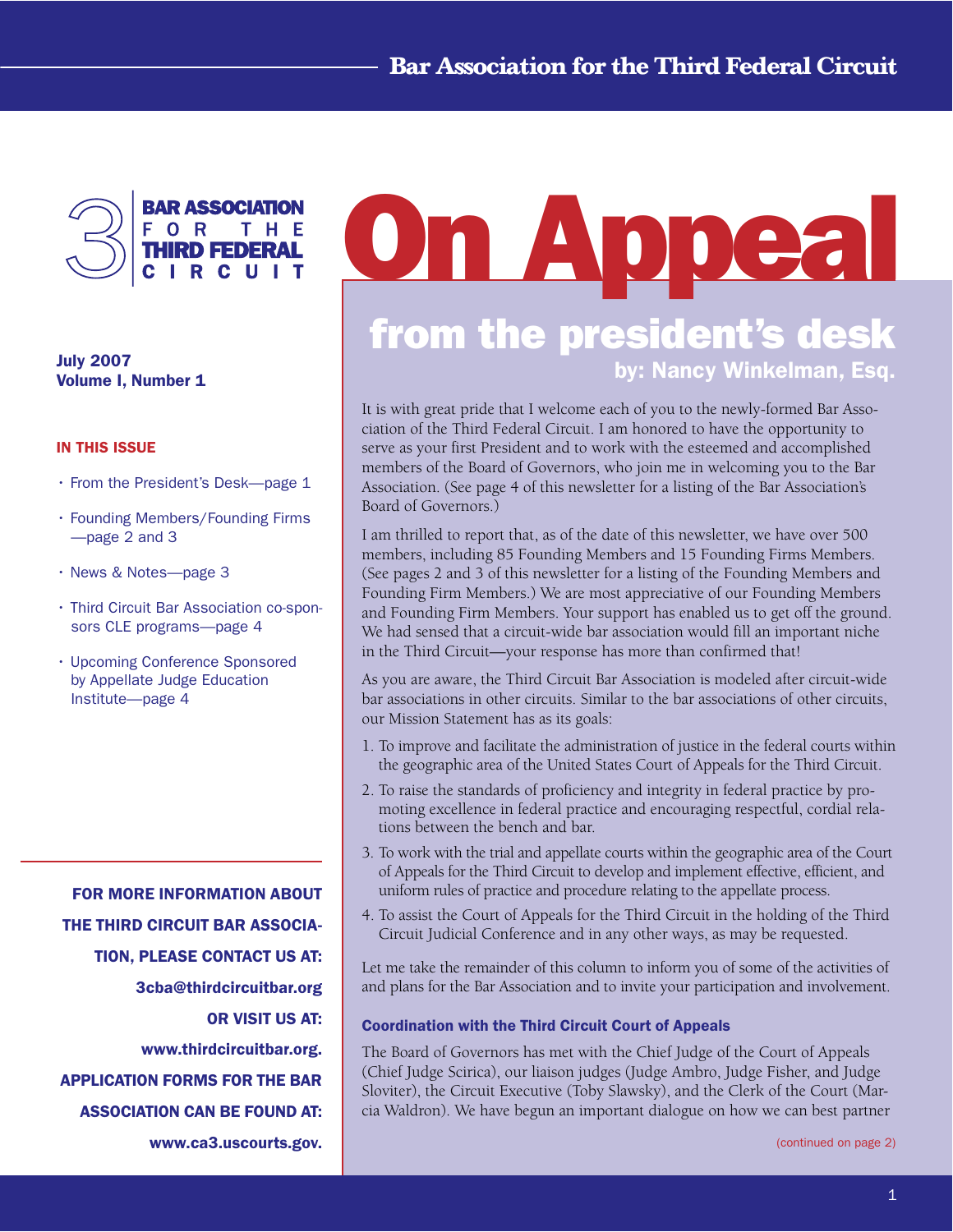

# From the President's Corner—continued from page 1

with and assist the Court. The Court is most positive about the formation of the Bar Association and most welcoming of our involvement.

#### **Committees**

We have formed a number of committees; I encourage you to join one and become active in the Third Circuit Bar Association. (See page 4 for a list of our committees and their chairs.) If you are interested in joining a committee, please let our administrator, Nevis Heimall (NHeimall@aol.com, 732-477-4864) know what committee interests you.

#### Programs

We are working with the Court on plans for the May 2008 Third Circuit of Appeals Judicial Conference. Stay tuned for more about that.

We also have been focused on developing relationships with local and regional bar association groups within the Circuit. We are exploring opportunities for co-sponsorship of educational programs on federal appellate practice with those bar groups. We presented a program in May on the 2006-07 Supreme Court Term in conjunction with the Philadelphia Bar Association's Appellate Courts Committee and one in June on Federal Grand Jury Proceedings in conjunction with the Pennsylvania Bar Association at its annual meeting. We have programs with the New Jersey State Bar Association and the New Jersey Association of the Federal Bar in the works, and are planning programs in Western Pennsylvania, Delaware, and the Virgin Islands.

If you are involved in a local or regional bar association that might be interested in working with the Third Circuit Bar Association in developing or sponsoring a program or event, or if you have ideas for programs that you would like to see the

Third Circuit Bar Association develop, please let me or one of the members of the Board of Governors know.

#### Rules

In June, the Bar Association submitted comments on proposed new Local Appellate Rules involving a procedure for appeals from the newly-created Virgin Islands Supreme Court by writ of certiorari. (A summary of those comments can be found on page 3.) Once our Rules Committee is fully-constituted, we anticipate conducting a full review of the Third Circuit's local rules and submitting proposed modifications, as appropriate, to the Court, as well as continuing to comment on rules or rule changes that the Court proposes.

#### Opening Reception

Last, but not least, please mark your calendars for the kick-off reception of the Third Circuit Bar Association, which will be held on November 26, 2007 at the federal courthouse in Philadelphia (601 Market Street). We have scheduled this opening reception in conjunction with a meeting of the Court of Appeals judges, so we expect to have a good attendance not only from the Court of Appeals judges, but also from District, Bankruptcy, and Magistrate Court judges in the Circuit. Watch your email for more information.

In closing, let me reiterate my welcome, and my appreciation to each of you for joining what I expect will be an active and valuable Bar Association. We look forward to working with you, to getting to know you, and to your active involvement.

## **FOUNDING MEMBERS**

Arlin Adams Hon, William G. Bassler Andrew T. Berry Gabriel L.I. Bevilacqua Theresa M. Blanco Anthony J. Bolognese Carl D. Buchholz Mark R. Cedrone Jacob C. Cohn Pamela Lynn Colon lan Comisky Stephen A. Cozen Charles W. Craven Thomas R. Curtin Jane L. Dalton Alan J. Davis Mark Diamond David B. Fawcett Henry L. Feuerzeig Arlene Fickler Ann T. Field Paul J. Fishman Lisa B. Freeland Steven L. Friedman Dennis F. Gleason Sidney L. Gold Peter Goldberger Herve Gouraige Robert Graci David A. Gradwohl Harold Green William T. Hangley James R. Hankle Judith E. Harris Lawrence T. Hoyle, Jr. Daniel B. Huyett Carmine A. Iannaccone Cynthia M. Jacob John P. Karoly, Jr. John G. Knorr II George S. Kounoupis Ronald A. Krauss Ann C. Lebowitz George S. Leone Arnold Levin Timothy K. Lewis James B. Lieber Jeffrey M. Lindy Michael P. Malakoff Edward F. Mannino Kevin H. Marino James C. Martin W. Thomas McGough, Jr. Bruce P. Merenstein H. Laddie Montague, Jr. Dianne M. Nast Sandra Schultz Newman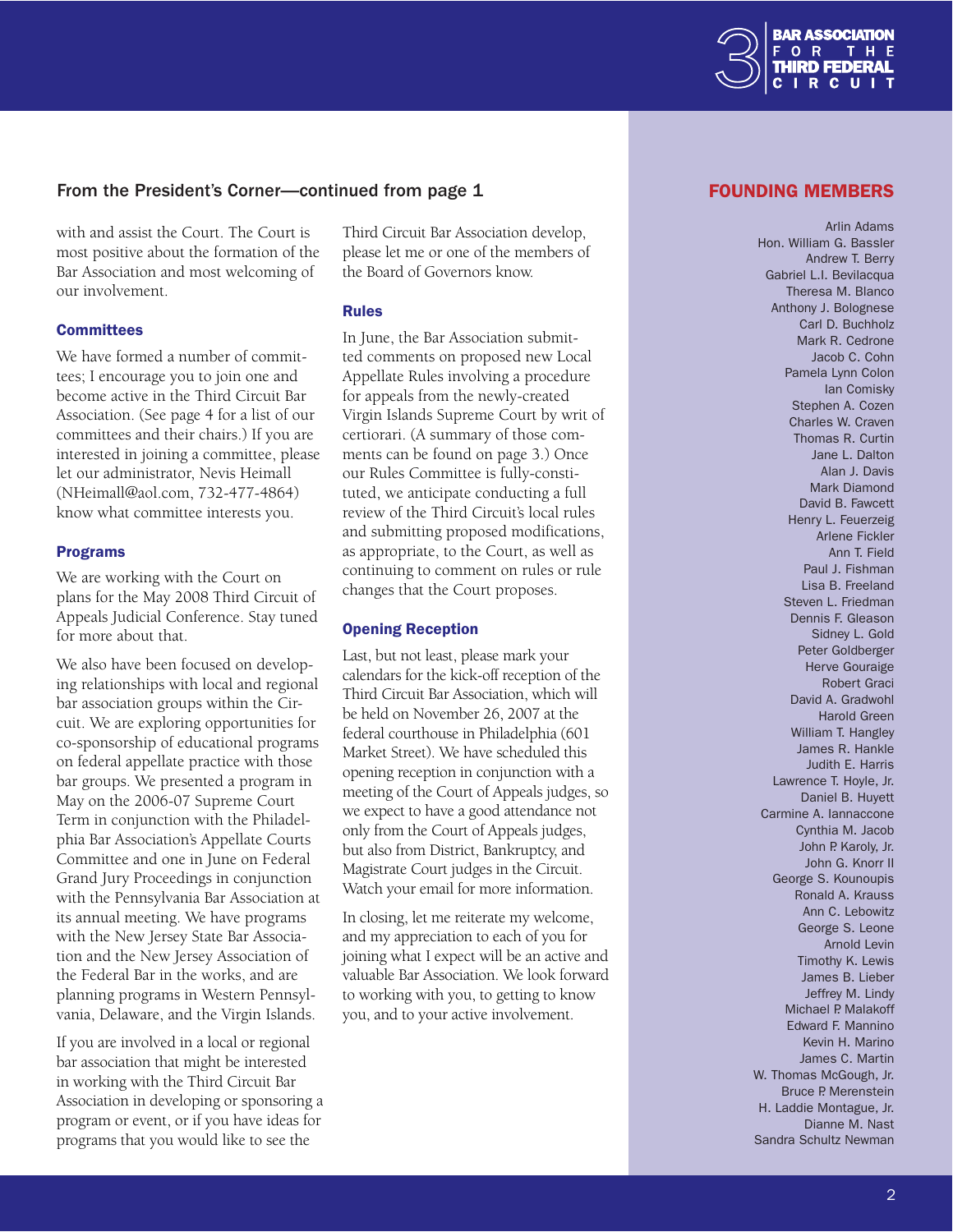

# Founders —continued from page 2

Karl E. Osterhout Abraham C. Reich Raymond J. Rigat Joseph F. Roda Lawrence M. Rolnick Stuart H. Savett Howard D. Scher Jeffrey M. Schlerf Deena Jo Schneider Collins J. Seitz, Jr. Marcia G. Shein Theodore Simon Andrew C. Simpson Carl A. Solano Aslan T. Soobzokov Antoinette R. Stone Thomas D. Sutton Peter W. Till Paul H. Titus Michael J. Torchia John D. Tortorella Joe H. Tucker, Jr. H. Woodruff Turner Stacev F. Vernallis Robert A. Vort Ralph G. Wellington Barry M. Willoughby Nancy Winkelman

# **FOUNDING FIRMS**

Arseneault Whipple Farmer Fassett & Azzarrello Bifferato & Gentilotti Blank & Rome Connolly Bove Lodge Hutz Cozen O'Connor Eckert Seamans Cherin Mellott Gibbons, PC Hangley Aronchick Segal & Pudlin Hoyle Fickler Herschel & Mathes Marino & Tortorella Marshall Dennehey Warner Coleman & Goggin Reed Smith Roda Nast Schnader Harrison Segal & Lewis Spector Gadon & Rosen

# **NEWS & NOTES**

### Third Circuit Appellate Practice Manual published by the Pennsylvania Bar Institute

Have you ever wanted a compact, one-volume edition on practice and procedure in the Third Circuit Court of Appeals? You can now order the Third Circuit Appellate Practice Manual, which has just been published by the Pennsylvania Bar institute. This publication owes much to the members of the Third Circuit Bar Association. President Nancy Winkelman and President-Elect James C. Martin were the editors and guiding forces behind the Manual. Many of the 37 contributing authors are Bar Association members as well. Divided into 25 chapters, the Manual covers every aspect of Third Circuit practice and offers chapters not only by practitioners but also by personnel in the Clerks' Office and the Appellate Mediation Office. Authored by Arlin Adams, John Gibbons, and Timothy Lewis, the final chapter offers the unique perspective of those former judges on appellate litigation. The book begins with an Introduction by Judge Aldisert and is dedicated by Chief Judge Scirica to the late Judge Edward Becker. A listing of the chapters can be found at *www.pbi.org*; the book can be ordered at the website as well.

#### Third Circuit remembers Judge Becker

On May 21, the Third Circuit and many of its friends gathered to remember former Chief Judge Edward R. Becker in a session held in the Ceremonial Courtroom in Philadelphia's federal courthouse. The presence of so many distinguished speakers, including a United States Senator and three Supreme Court Justices, testified to Judge Becker's luminous career, as did their words of praise and affection. Justice David Souter presided over the event and offered the concluding remarks. The speakers were Senator Arlen Specter, Chief Judge Anthony Scirica, Justice Samuel Alito, Justice Stephen Breyer, Paul Fishman, Esq., Susan Becker, Esq., and Charles Becker, Esq. The event was followed by a reception in the Edward Becker lobby, named for Judge Becker because of his leadership in the lobby's renovation.

## Third Circuit Bar Association comments on proposed Local Appellate Rule

At the invitation of the Third Circuit, the Third Circuit Bar Association recently commented on the Circuit's most recent proposed Local Appellate Rule. Proposed Rule 112 responds to the recent establishment of a Supreme Court of the Virgin Islands by creating a procedure for petitions for writs of certiorari from that court to the Third Circuit. The Bar Association urged the Circuit to resolve whether the Circuit should invite review of issues of territorial law and supervisory power over the Supreme Court of the Virgin Islands, given Congress's intent to treat it like a state court, and suggested that the Circuit hold a public hearing in the Virgin Islands to solicit the views of the attorneys there. The Bar Association also suggested improvement to the Rule's other provisions, including the filing requirements. The Bar Association plans to continue to provide comments to the Circuit on proposed and existing Local Appellate Rules in order to work with the Circuit to improve the appellate process.